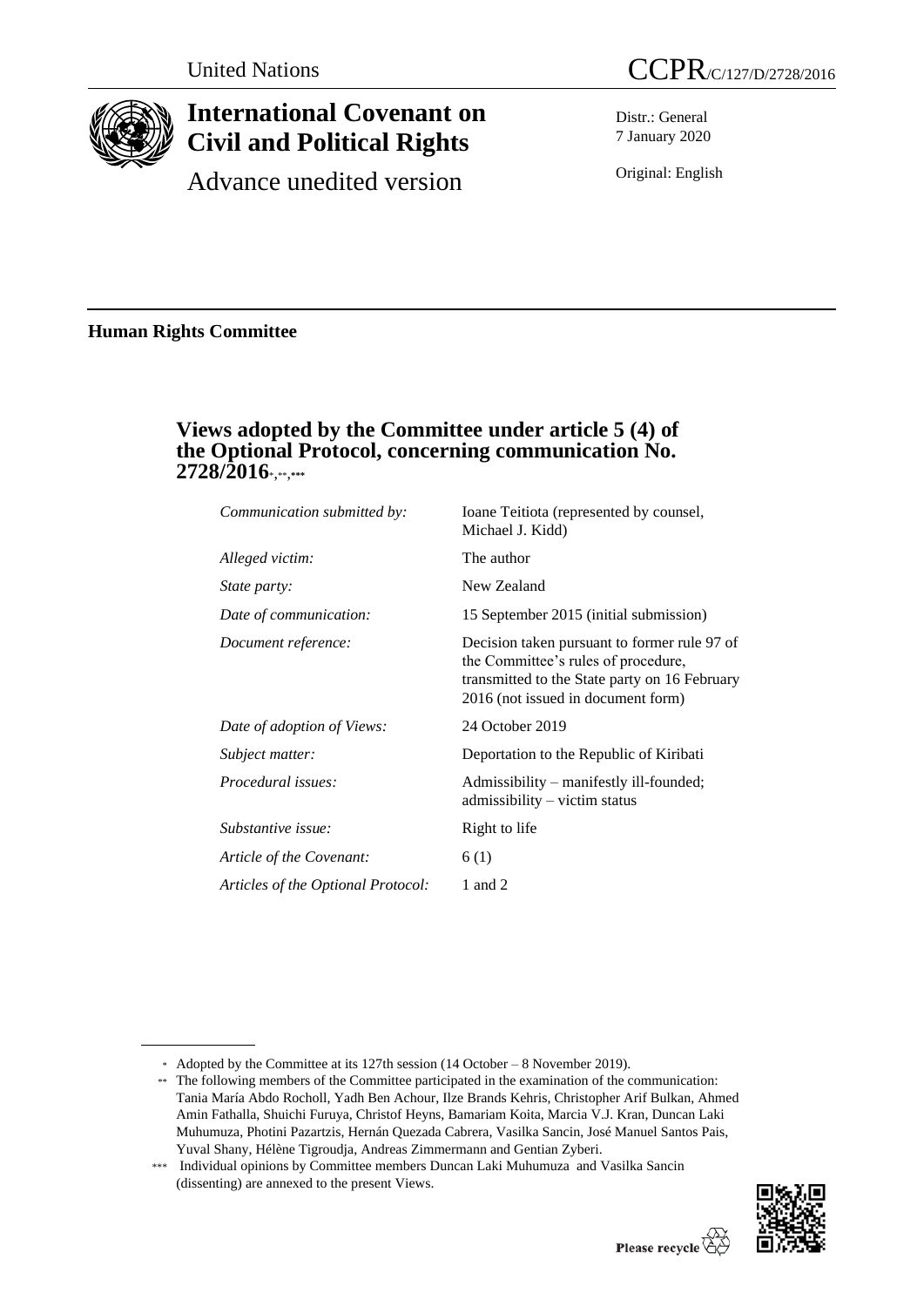1.1 The author of the communication is Ioane Teitiota, a national of the Republic of Kiribati born in the 1970s. His application for refugee status in New Zealand was rejected. He claims that the State party violated his right to life under the Covenant, by removing him to Kiribati in September 2015. The Optional Protocol entered into force for the State party on 26 August 1989. The author is represented by counsel.

1.2 On 16 February 2016, pursuant to rule 92 of its rules of procedure, the Committee, acting through its Special Rapporteur on new communications and interim measures, decided not to request the State party to refrain from removing the author to the Republic of Kiribati while the communication was under consideration by the Committee.

#### **Factual background**

2.1 The author claims that the effects of climate change and sea level rise forced him to migrate from the island of Tarawa in the Republic of Kiribati to New Zealand. The situation in Tarawa has become increasingly unstable and precarious due to sea level rise caused by global warming. Fresh water has become scarce because of saltwater contamination and overcrowding on Tarawa. Attempts to combat sea level rise have largely been ineffective. Inhabitable land on Tarawa has eroded, resulting in a housing crisis and land disputes that have caused numerous fatalities. Kiribati has thus become an untenable and violent environment for the author and his family.

2.2 The author has sought asylum in New Zealand, but the Immigration and Protection Tribunal issued a negative decision concerning his claim for asylum. Still, the Tribunal did not exclude the possibility that environmental degradation could "create pathways into the Refugee Convention or protected person jurisdiction." The Court of Appeal and the Supreme Court each denied the author's subsequent appeals concerning the same matter.

2.3 In its decision of 25 June 2013, the Immigration and Protection Tribunal first examined in detail the 2007 National Adaptation Programme of Action filed by the Republic of Kiribati under the United Nations Framework Convention on Climate Change. As described by the Tribunal, the National Adaptation Programme of Action stated that the great majority of the population had subsistence livelihoods that were heavily dependent on environmental resources. The Programme of Action described a range of issues that had arisen from the existing and projected effects of climate change-related events and processes. Among the effects of climate change, coastal erosion and accretion were most likely to affect housing, land and property. In South Tarawa, 60 sea walls were in place by 2005. However, storm surges and high spring tides had caused flooding of residential areas, forcing some to relocate. Attempts were being made to diversify crop production, for example, through the production of cash crops. Most nutritious crops were available and could be prepared into long-term preserved food. However, the health of the population had generally deteriorated, as indicated by vitamin A deficiencies, malnutrition, fish poisoning, and other ailments reflecting the situation of food insecurity.

2.4 The Tribunal next considered the expert testimony of John Corcoran, a doctoral candidate researching climate change in Kiribati at the University of Waikato in New Zealand. Mr. Corcoran, a national of the Republic of Kiribati, characterized the country as a society in crisis owing to climate change and population pressure. The islands constituting the country rose no more than three meters above sea level. Soils were generally poor and infertile. Unemployment was high. The population of South Tarawa had increased from 1,641 in 1947 to 50,000 in 2010. In Tarawa and certain other islands of Kiribati, the scarcity of land engendered social tensions. Violent fights often broke out and sometimes led to injuries and deaths. Rapid population growth and urbanization in South Tarawa had compromised the supply of fresh water. No island in Kiribati had surface fresh water. As a result of the increase in population, the rate of water extraction from the freshwater lens exceeded the rate of its replenishment through the percolation of rainwater. Waste contamination from Tarawa had contributed to pollution of the freshwater lens, rendering some of the five underground water reserves unfit for the supply of fresh drinking water. Increasingly intense storms occurred, submerging the land in certain places on South Tarawa and rendering it uninhabitable. This often occurred three or four times a month. Rising sea levels caused more regular and frequent breaches of sea walls, which were in any case not high enough to prevent saltwater intrusion over the land during high tides. Household wells in high-density housing areas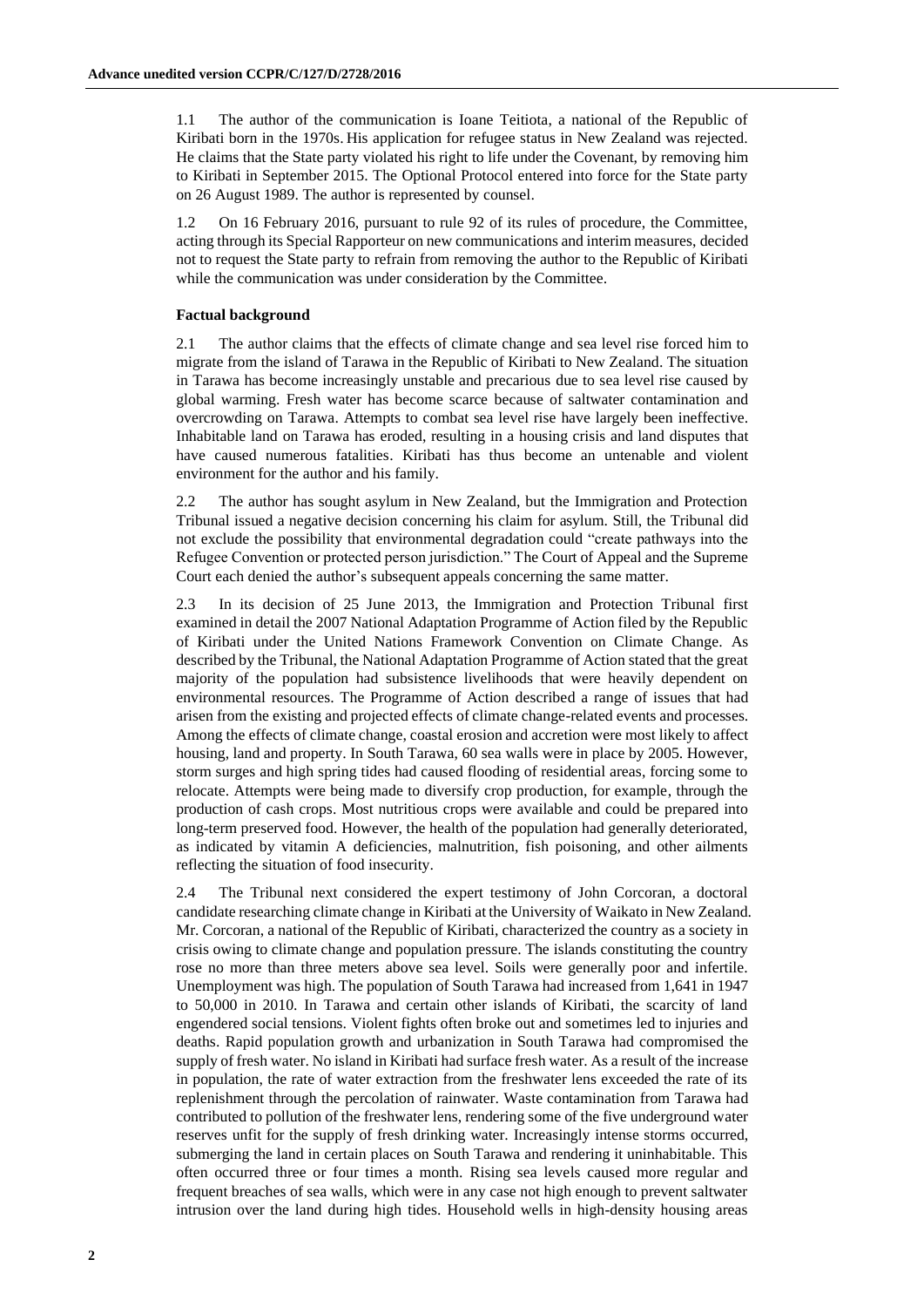could not be used as a water supply due to increasing contamination, and rainwater catchment systems were only available in homes constructed of permanent materials. Thus, approximately 60 per cent of the population of South Tarawa obtained fresh water exclusively from rationed supplies provided by the public utilities board. Trash washed onto the beach posed health hazards for local landowners. According to Mr. Corcoran, the Government of the Republic of Kiribati was taking some steps to address this. It had a Programme of Action in place to help communities adapt to climate change.<sup>1</sup>

2.5 Next, the Tribunal examined the testimony given by the author during the appeal hearing. According to the Tribunal's description of the testimony, the author was born on an islet situated north of Tarawa, a journey of several days away by boat. He completed secondary school and obtained employment for a trading company, which ended in the mid-1990s when the company folded. He had not been able to find work since then. In 2002, the author and his wife moved in with his wife's family in a traditionally-constructed dwelling in a village in Tarawa. The dwelling was situated on ground level and had electricity and water but no sewage services. Beginning in the late 1990s, life progressively became more insecure on Tarawa because of sea level rise. Tarawa became overcrowded due to the influx of residents from outlying islands, because most government services, including those of the main hospital, were provided on Tarawa. As villages became overcrowded, tensions arose. Also beginning in the late 1990s, Tarawa suffered significant amounts of coastal erosion during high tides. The land surface regularly flooded, and land could be submerged up to knee-deep during king tides. Transportation was affected, since the main causeway separating north and south Tarawa was often flooded. The situation caused significant hardship for the author and other inhabitants of Tarawa. The wells on which they depended became salinized. Salt water was deposited on the ground, resulting in the destruction of crops. The land was stripped of vegetation in many places, and crops were difficult to grow. The author's family relied largely on subsistence fishing and agriculture. The sea wall in front of the author's in-laws' home was often damaged and required constant repair. The author and his wife left the Republic of Kiribati for New Zealand because they wished to have children, and had received information from news sources that there would be no future for life in their country. The author accepted that his experiences were common to people throughout the Republic of Kiribati. He believed that the country's Government was powerless to stop the sea level rise. Internal relocation was not possible. The author's parents lived on Tarawa but faced similar environmental and population pressures.

2.6 The Tribunal also considered the oral testimony of the author's wife. According to the Tribunal, she testified that she was born in the late 1970s on Arorae Island, in the south of the Republic of Kiribati. In 2000, her family moved to Tarawa. She married the author in 2002. Her parents' house there was situated on the edge of a sea wall. The house and land were not owned by her parents but belonged to a neighbor. Since her arrival in New Zealand, the neighbor had passed away, and his children had been demanding that her family vacate the house. Her family was supported financially by one of her brothers, who had obtained employment in South Tarawa. If the family were obligated to vacate the house, they would have to travel back to Arorae Island and settle on a small plot of land. She was concerned for the family's health and well-being. The land was eroding due to the effects of sea level rise. The drinking water was contaminated with salt. Crops were dying, as were the coconut trees. She had heard stories of children getting diarrhea and even dying because of the poor quality of the drinking water. Land was becoming very overcrowded, and houses were close together, which led to the spread of disease.

2.7 The Tribunal also considered many supporting documents submitted by the author, including several scholarly articles written by United Nations entities and experts. The Tribunal analyzed whether the author could qualify as a refugee or a protected person under the Refugee Convention, the Convention against Torture, or the Covenant. It found the author entirely credible. It noted that the carrying capacity of the land on the Tarawa atoll had been negatively impacted by the effects of population growth, urbanization, and limited

<sup>1</sup> Mr. Corcoran's written report was provided with the author's comments. Entitled "Evidence of climate change impacts in Kiribati," it includes photographs depicting, inter alia, flooding of homes after high tides, land with limited vegetation, a breached sea wall, and trash washed onto a beach.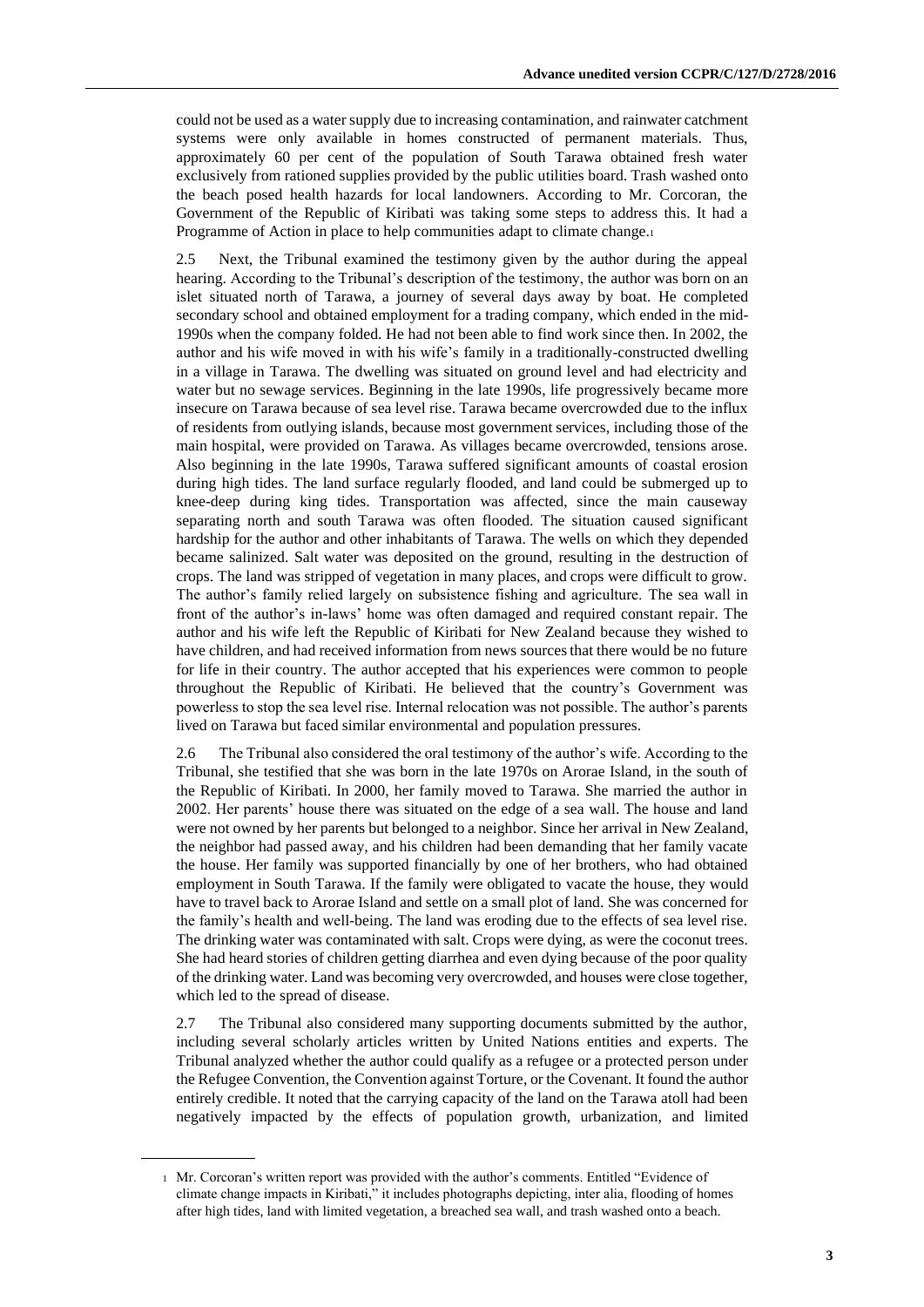infrastructure development, particularly in relation to sanitation. These impacts had been exacerbated by both sudden-onset environmental events, such as storms, and slow-onset processes, such as sea level rise. The Tribunal noted that the author had been unemployed for several years before arriving in New Zealand, and had relied on subsistence agriculture and fishing, while receiving financial support from his wife's brother. The Tribunal noted the author's statement that he did not wish to return to the Republic of Kiribati because of the difficulties he and his family faced there, due to the combined pressures of overpopulation and sea level rise. The house they were living in on South Tarawa was no longer available to them on a long-term basis. Although the couple's families had land on other islands, they would face similar environmental pressures there, and the land available was of limited size and was occupied by other family members.

2.8 After a lengthy analysis of international human rights standards, the Tribunal considered that "while in many cases the effects of environmental change and natural disasters will not bring affected persons within the scope of the Refugee Convention, no hard and fast rules or presumptions of non-applicability exist. Care must be taken to examine the particular features of the case." After further examination, the Tribunal concluded that the author did not objectively face a real risk of being persecuted if returned to Kiribati. He had not been subjected to any land dispute in the past and there was no evidence that he faced a real chance of suffering serious physical harm from violence linked to housing/land/property disputes in the future. He would be able to find land to provide accommodation for himself and his family.<sup>2</sup> Moreover, there was no evidence to support his contention that he was unable to grow food or obtain potable water. There was no evidence that he had no access to potable water, or that the environmental conditions that he faced or would face on return were so perilous that his life would be jeopardized. For these reasons, he was not a "refugee" as defined by the Refugee Convention.

2.9 Regarding the Covenant, the Tribunal noted that the right to life must be interpreted broadly, in keeping with the Committee's general comment No. 6 (1982) on article 6. The Tribunal cited academic commentary stating that under article 6, an arbitrary deprivation of life involves an interference that is: (a) not prescribed by law; (b) not proportional to the ends sought; and (c) not necessary in the particular circumstances of the case.<sup>3</sup> On this basis, the Tribunal accepted that the right to life involves a positive obligation of the state to fulfil this right by taking programmatic steps to provide for the basic necessities for life. However, the author could not point to any act or omission by the Government of Kiribati that might indicate a risk that he would be arbitrarily deprived of his life within the scope of article 6 of the Covenant. The Tribunal considered that the Government of Kiribati was active on the international stage concerning the threats of climate change, as demonstrated by the 2007 Programme of Action. Moreover, the author could not establish that there was a sufficient degree of risk to his life, or that of his family, at the relevant time. Quoting the Committee's jurisprudence in *Aalbersberg et al. v. the Netherlands* (CCPR/C/87/D/1440/2005), the Tribunal stated that under the Optional Protocol, the risk of a violation of the Covenant must be "imminent." This means that the risk to life must be, at least, likely to occur. No evidence was provided to establish such imminence. The Tribunal accepted that, given the greater predictability of the climate system, the risk to the author and his family from sea level rise and other natural disasters could, in a broad sense, be regarded as more imminent than the risk posed to the life of the complainants in *Aalbersberg et al v. the Netherlands*. However, the risk to the author and his family still fell well short of the threshold required to establish substantial grounds for believing that they would be in danger of arbitrary deprivation of life within the scope of article 6 of the Covenant. This risk remained firmly in the realm of conjecture or surmise. There was no evidence establishing that his situation in the Republic of Kiribati would be so precarious that his or his family's life would be in danger. The

<sup>2</sup> The Tribunal noted that the father of the author's wife was negotiating with the new owner of the land where the author had been living, and that an arrangement had been made to give the father time to relocate his family to their home island in the south. The Tribunal considered that while the author would need to share the available land with other members of his kin group, it would provide him and his family with access to sufficient resources to sustain themselves to an adequate level.

<sup>3</sup> The Tribunal cited, inter alia, Manfred Nowak, *The U.N. Covenant on Civil and Political Rights: CCPR Commentary* (Kiehl, NP Engel, 2005), p. 128-29.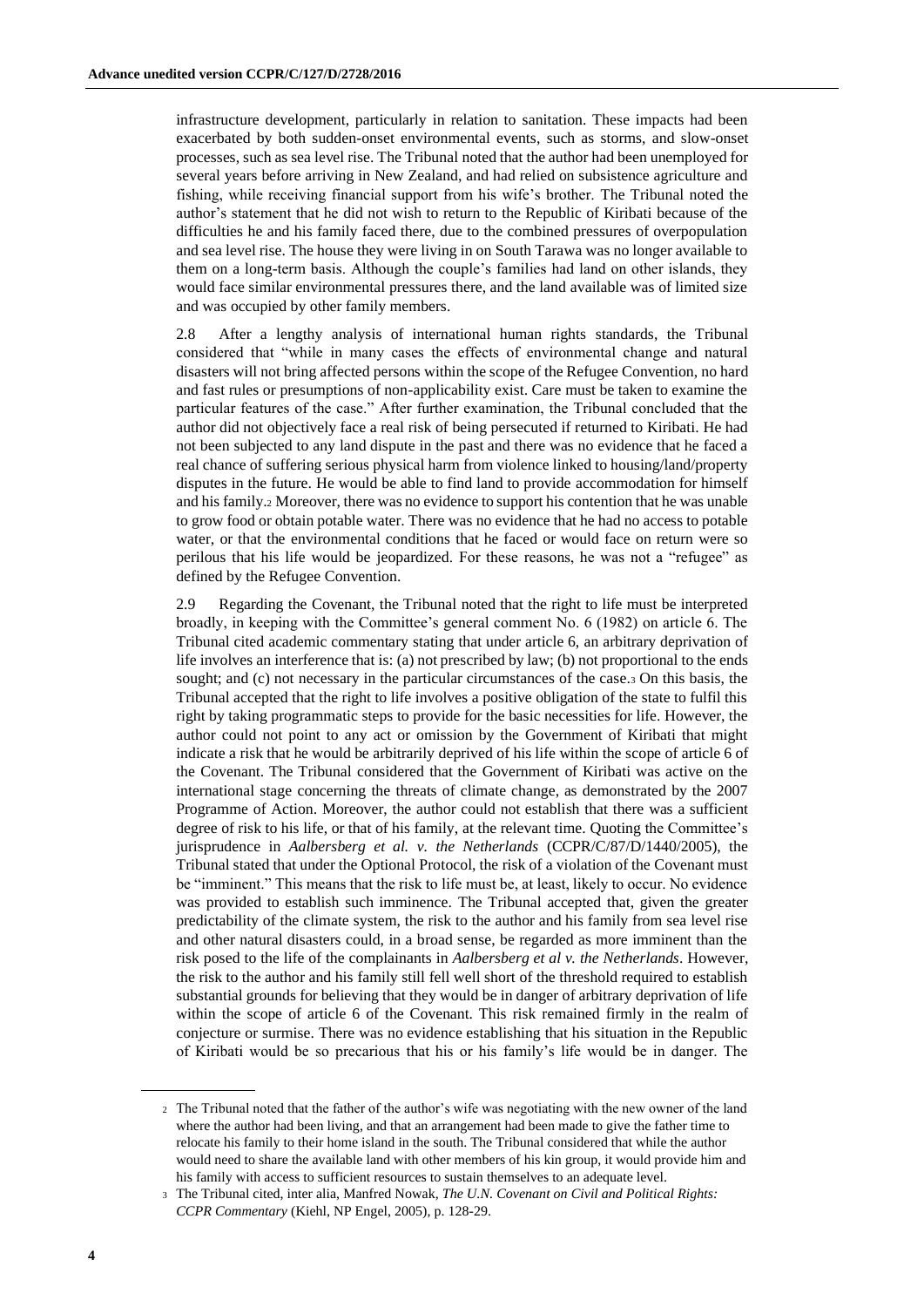Tribunal noted the testimony of the author's wife that she feared her young children could drown in a tidal event or storm surge. However, no evidence had been provided to establish that deaths from such events were occurring with such regularity as to raise the prospect of death occurring to the author or his family members to a level rising beyond conjecture and surmise, let alone a risk that could be characterized as an arbitrary deprivation of life. Accordingly, there were not substantial grounds for believing that the author or any of his family members would be in danger of a violation of their rights under article 6 of the Covenant. The Tribunal also found that there was not a substantial risk that the author's rights under article 7 of the Covenant would be violated by his removal.

2.10 The author also provided a copy of the decision of the Supreme Court, which denied the author's appeal of the decision of the Tribunal on 20 July 2015. The Court considered, inter alia, that while the Republic of Kiribati undoubtedly faced challenges, the author would not, if returned there, face serious harm. Moreover, there was no evidence that the Government of the Republic of Kiribati was failing to take steps to protect its citizens from the effects of environmental degradation to the extent that it could. The Supreme Court was also not persuaded that there was any risk that a substantial miscarriage of justice had occurred. Nevertheless, the Court did not rule out the possibility that environmental degradation resulting from climate change or other natural disasters could "create a pathway into the Refugee Convention or other protected person jurisdiction."

#### **The complaint**

3. The author claims that by removing him to Kiribati, New Zealand violated his right to life under the Covenant. Sea level rise in Kiribati has resulted in: (a) the scarcity of habitable space, which has in turn caused violent land disputes that endanger the author's life; and (b) environmental degradation, including saltwater contamination of the freshwater supply.

#### **State party's observations on admissibility**

4.1 In its observations dated 18 April 2016, the State party provides additional facts relating to the communication. In 2007, the author and his wife arrived in New Zealand. They had three children there, though none of the children are entitled to citizenship in New Zealand. The family remained in New Zealand without authorization after their residence permits had expired on 3 October 2010.

4.2 On 24 May 2012, with the assistance of legal counsel, the author filed a claim for recognition as a refugee and/or protected person. Under domestic law, Refugee and Protection Officers issue first instance decisions on such claims. Under the Immigration Act 2009, a person must be recognized as a refugee if she or he is a refugee within the meaning of the Refugee Convention. **A person must be recognized as a protected person under the Covenant if there are substantial grounds for believing that the person would be in danger of being subjected to arbitrary deprivation of life or cruel treatment if deported from New Zealand**. Arbitrary deprivation of life has the same meaning under the Immigration Act 2009 as it does under the Covenant. The State party's decision makers have regard to the jurisprudence of the Committee. On 24 August 2012, the author's claim was denied by a Refugee and Protection Officer.

4.3 The Immigration and Protection Tribunal conducts *de novo* examination of appeals relating to claims for recognition as a refugee and/or a protected person. On 25 June 2013, the Tribunal denied the author's appeal of the negative decision of the Refugee and Protection Officer. On 26 November 2013, the High Court denied the author's application for leave to appeal the decision of the Tribunal. On 8 May 2014, the Court of Appeal denied the author's application for leave to appeal the decision of the High Court. On 20 July 2015, the Supreme Court denied the author's application for leave to appeal the decision of the Court of Appeal. All of the author's applications and appeals were made with the assistance of legal counsel.

4.4 On 15 September 2015, the author was detained and was served with a deportation order. On 16 September 2015, an immigration officer interviewed the author, in the presence of his counsel and with the assistance of an interpreter. The author completed a 28-page Record of Personal Circumstances form, which the immigration officer then evaluated through a cancellation assessment. Under domestic law, an immigration officer must perform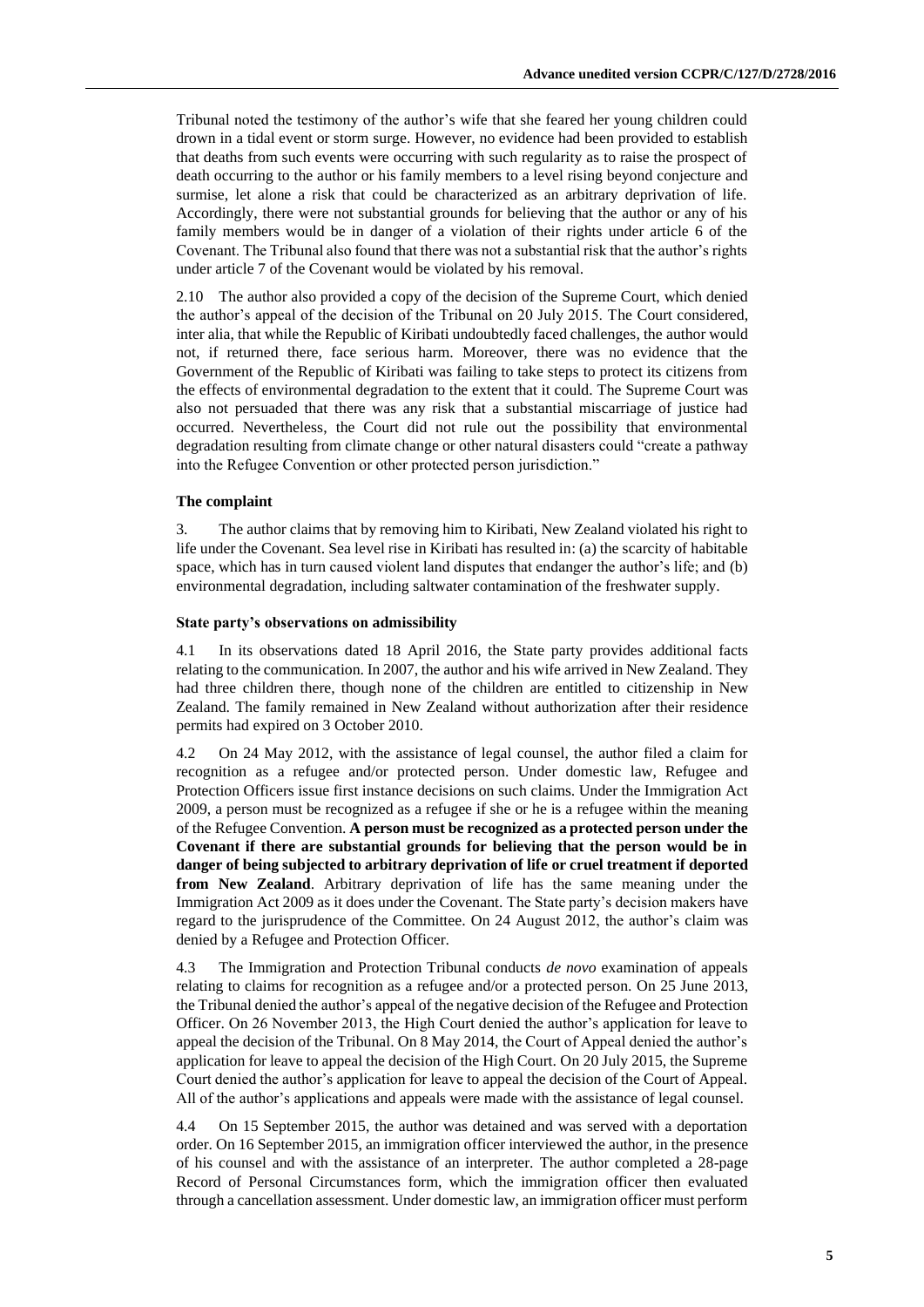a cancellation assessment if the individual concerned provides information concerning his or her personal circumstances, and the information is relevant to the State party's international obligations. The immigration officer assessing the author's case did not consider that his removal order should be cancelled. On 22 September 2015, the Minister of Immigration denied the author's request to cancel his removal. On 23 September 2015, the author was removed to Kiribati, and his family left shortly thereafter. They have not returned to New Zealand.

4.5 The State party considers that the communication is inadmissible because the author's implied claim under article 6 (1) of the Covenant is not sufficiently substantiated to establish a *prima facie* case. This is because, firstly, there is no evidence of actual or imminent harm to the author. In its decision on *Beydon et al. v. France* (CCPR/C/85/D/1400/2005), the Committee found that for a person to claim to be a victim of a violation of a Covenant right, she or he "must show either that an act or an omission of a State party has already adversely affected his or her enjoyment of such right, or that such effect is imminent." The Committee considered that the authors had failed to substantiate, for the purpose of admissibility, the alleged violation of their rights under the Covenant. In the present case, there is no evidence that the author faced an imminent risk of being arbitrarily deprived of his life when he was removed to Kiribati. Moreover, there is no evidence that the author faces such a risk. There is also no evidence that his situation is materially different from that of all other persons in Kiribati. The domestic authorities emphasized that their conclusions should not be read to mean that environmental degradation resulting from climate change could never create a pathway into protected person jurisdiction. The authorities considered, however, that the author and his family had not established such a pathway.

4.6 Secondly, the author's evidence contradicts his claim. His communication consists of two brief letters, and he appears to rely on the evidence that he presented to the Immigration and Protection Tribunal, as well as the decisions of the domestic authorities. The Tribunal considered a substantial amount of information and evidence from both the author and an expert concerning the effects of climate change and sea level rise on the people and geography of Kiribati. The Tribunal accepted the evidence, including the author's evidence, in its entirety. However, it found that there was no evidence that the author had faced or faced a real risk of suffering serious physical harm from violence linked to housing, land or property disputes. The Tribunal also found that there was no evidence to support the author's claim that he was unable to grow subsistence crops or obtain potable water in Kiribati. The author had claimed that it was difficult, not impossible, to grow crops as a result of saltwater intrusion onto the land. The Tribunal considered that there was no evidence establishing that the environmental conditions the author faced or was likely to face upon return to Kiribati were so parlous that his life would be jeopardized, or that he and his family would be unable to resume their prior subsistence life with dignity. The Tribunal accepted that States have positive duties to protect life from risks arising from known natural hazards, and that failure to do so may constitute an omission that falls afoul of article 6 (1) of the Covenant. However, the author could not point to any such act or omission by the Government of Kiribati that might indicate a risk that he would be arbitrarily deprived of his life within the scope of article 6 (1) of the Covenant; and he could not establish that there was at that time a sufficient degree of risk to his life or that of his family. The Tribunal concluded that the risk to the author from climate change fell well short of the threshold required to establish a substantial ground for believing that he and his family would be in danger of arbitrary deprivation of life within the scope of article 6 of the Covenant. In the Tribunal's words, the risk remained "firmly in the realm of conjecture or surmise." According to the Committee's jurisprudence, it is generally for the courts of States parties to the Covenant to evaluate facts and evidence in a particular case.

4.7 The communication is also insufficiently substantiated because the author has not submitted any further evidence in addition to the evidence that has already been considered by the domestic authorities. The Immigration and Protection Tribunal accepted the evidence presented by the author. The Court of Appeal considered that the Tribunal's decision was well-structured, carefully reasoned and comprehensive. The High Court noted that in order for the author's application for leave to appeal to be granted, the author would have to present a seriously arguable case that the Tribunal's factual findings were incorrect, and that this would be difficult to meet this requirement because the Tribunal had not challenged the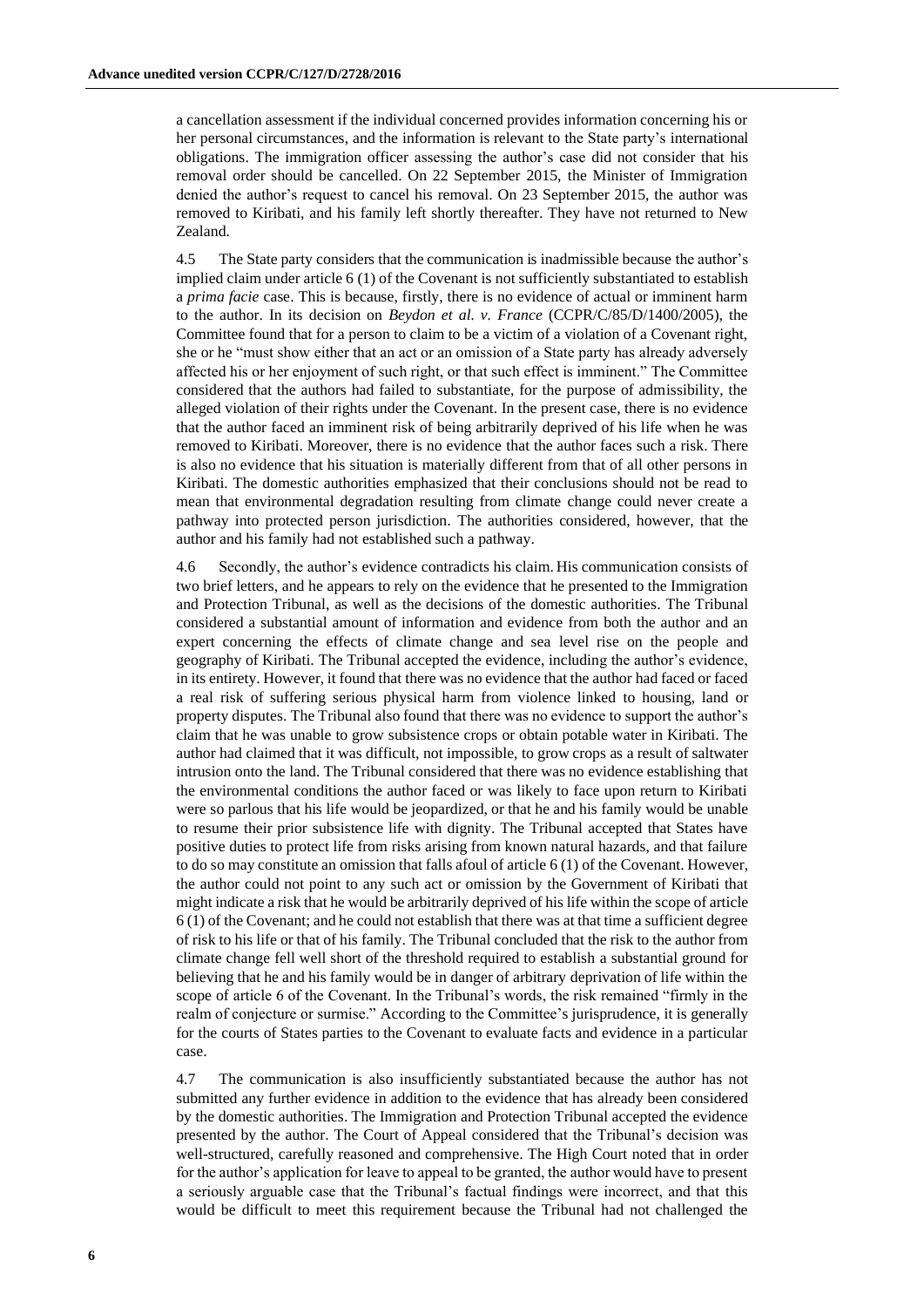author's evidence. The domestic courts confirmed that the author had not established that he would suffer a violation of article 6 of the Covenant by returning to Kiribati, and that the Tribunal's findings were therefore justified.

#### **Author's comments on the State party's observations on admissibility**

5. In his comments dated 25 July 2016, the author maintains that due to the lack of clean drinking water, he and his family have had "reasonably bad health issues" since returning to Kiribati in September 2015. One of the author's children suffered from a serious case of blood poisoning, which caused boils all over his body. The author and his family are also unable to grow crops. Before the Supreme Court of New Zealand issued its decision on the author's case in 2015, the author had provided to the Court new information, namely, the Fifth Assessment Report of the Intergovernmental Panel on Climate Change. The Report indicated that Kiribati would face serious survival issues if the increase in global temperatures and sea level continued.

#### **State party's observations on the merits**

6.1 In its observations dated 16 August 2016, the State party considers that the communication is without merit, for the reasons it previously stated. The State party acknowledges that the right to life is the supreme right under the Covenant from which no derogation is permitted, and should not be interpreted narrowly. States parties are required to adopt positive measures to protect the right to life. However, the complainant has not provided evidence to substantiate his claim that he faces actual or imminent harm. In its jurisprudence, the Committee has found inadmissible claims based on hypothetical violations of Covenant rights that might occur in the future. <sup>4</sup> The Committee has also found inadmissible claims where the author lacks victim status due to a failure to demonstrate that either an act or omission of a State party has already adversely affected his or her enjoyment of the right in question, or that such effect is imminent.<sup>5</sup> In addition, the Committee found unsubstantiated the *non-refoulement* claim of an author who presented general allegations of a risk of arbitrary arrest and detention that could ultimately lead to torture and death, but who acknowledged that he had not experienced any direct threat to his life.<sup>6</sup>

6.2 In addition to reiterating its previous arguments, the State party considers that there is no evidence that the authors now face an imminent risk of being arbitrarily deprived of life following their return to Kiribati. The communication does not present a situation analogous to the facts of *Lewenhoff et al. v. Uruguay.*<sup>7</sup> In that case, the Committee determined that because further clarification of the case depended on information exclusively in the hands of the State party, the author's allegations were substantiated in the absence of satisfactory evidence and explanations to the contrary submitted by the State party.

#### **Author's comments on the State party's observations on the merits**

7.1 The author presented further comments on 29 December 2016. He claims that during the 2015 United Nations Climate Change Conference (COP 21), the State party endorsed the findings of the Fifth Assessment Report of the Intergovernmental Panel on Climate Change.<sup>8</sup> The Report describes a rise in sea level of at least 0.7 meters for developing countries in the Pacific Ocean, and the resulting loss of rainfall and incursion of salt water into underground freshwater lenses and aquifers. Thus, it appears that the State party has opened the door to accepting the legal concept of a climate change refugee in cases where an individual faces a

<sup>4</sup> The State party cites *V.M.R.B. v. Canada* (CCPR/C/33/D/236/1987), para. 6.3.

<sup>5</sup> The State party cites *Beydon v. France* (CCPR/C/85/D/1400/2005), para. 4.3.

<sup>6</sup> The State party cites *Lan v. Australia* (CCPR/C/107/D/1957/2010), para. 8.4. For the purpose of comparison, the State party also cites *Young-kwan Kim et al. v. Republic of Korea* (CCPR/C/112/D/2179/2012), in which the Committee considered the authors' claims to be sufficiently substantiated and therefore admissible.

<sup>7</sup> *Lewenhoff et al. v. Uruguay* (CCPR/C/OP/1 at 109 (1985)), para. 13.3.

<sup>8</sup> The author provides a copy of a document issued by Climate & Development Knowledge Network, entitled ["The IPCC's Fifth Assessment Report: What's in it for Small Island Developing States?"](https://cdkn.org/wp-content/uploads/2014/08/IPCC-AR5-Whats-in-it-for-SIDS_WEB.pdf)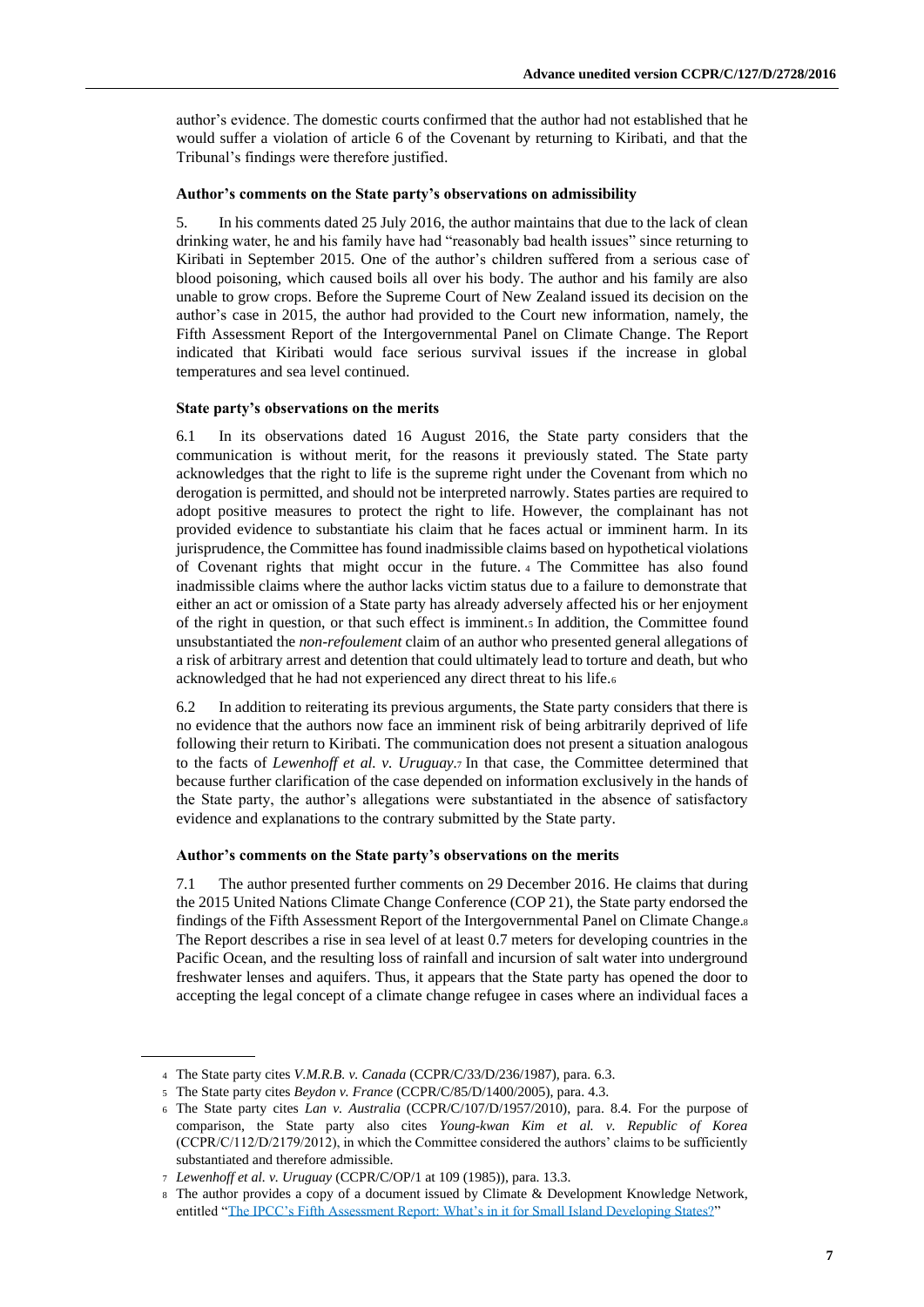risk of serious harm. For climate change refugees, the risk of serious harm arises from environmental factors indirectly caused by humans, rather than from violent acts.

7.2 The author faces an intermediate risk of serious harm in Kiribati, which is losing land mass and can be expected to survive as a country for 10 to 15 more years. The author appealed the decision of the Immigration and Protection Tribunal because he disagreed with the Tribunal's determination as to the timeframe within which serious harm to the author would occur. The author states that the expert report he provided to the Immigration and Protection Tribunal confirms his claims.

7.3 The author's life, along with the lives of his wife and children, will be at risk as the effects of climate change worsen. The evidence and compelling photographs provided by the climate change expert, John Corcoran, were largely ignored by the domestic authorities.

#### **Issues and proceedings before the Committee**

#### *Consideration of admissibility*

8.1 Before considering any claim contained in a communication, the Committee must decide, in accordance with rule 97 of its rules of procedure, whether the communication is admissible under the Optional Protocol.

8.2 The Committee has ascertained, as required under article 5 (2) (a) of the Optional Protocol, that the same matter is not currently being examined under another procedure of international investigation or settlement.

8.3 Noting that the State party has not contested the author's argument that he exhausted all available domestic remedies, the Committee considers that it is not precluded by article 5 (2) (b) of the Optional Protocol from examining the communication.

8.4 The Committee notes the State party's argument that the communication is inadmissible under article 2 of the Optional Protocol because the author has not sufficiently substantiated his claim that when he was removed to Kiribati, he faced an imminent risk of being arbitrarily deprived of his life. The Committee recalls its jurisprudence stating that a person can only claim to be a victim in the sense of article 1 of the Optional Protocol if he or she is actually affected.<sup>9</sup> It is a matter of degree how concretely this requirement should be taken. However, any person claiming to be a victim of a violation of a right protected under the Covenant must demonstrate either that a State party has, by act or omission, already impaired the exercise of his right or that such impairment is imminent, basing his arguments for example on legislation in force or on a judicial or administrative decision or practice.<sup>10</sup> If the law or practice has not already been concretely applied to the detriment of that individual, it mustin any event be applicable in such a way that the alleged victim's risk of being affected is more than a theoretical possibility.<sup>11</sup> Individuals claiming to be victims of a violation by a State party of article 6 of the Covenant must demonstrate that the State party's actions resulted in a violation of their right to life, specific to the individuals, or presented an existing or imminent threat to their enjoyment of this right.<sup>12</sup>

8.5 The Committee notes, however, that the author's communication sought to prevent his imminent deportation from New Zealand to Kiribati. Accordingly, the question before the Committee is not whether he was, at the time of submission, a victim of a past violation of the Covenant, but rather whether he has substantiated the claim that he faced upon deportation a real risk of irreparable harm to his right to life. The Committee considers that in the context of attaining victim status in cases of deportation or extradition, the requirement of imminence primarily attaches to the decision to remove the individual, whereas the imminence of any anticipated harm in the receiving state influences the assessment of the

<sup>9</sup> See, inter alia, *Rabbae v. the Netherlands* (CCPR/C/117/D/2124/2011), para. 9.5.

<sup>10</sup> See, inter alia, *Rabbae v. the Netherlands* (CCPR/C/117/D/2124/2011), para. 9.5; *Picq v. France* (CCPR/C/94/D/1632/2007), para. 6.3; *E.W. et al. v. the Netherlands* (CCPR/C/47/D/429/1990), para. 6.4; *Aalbersberg et al. v. the Netherlands* (CCPR/C/87/D/1440/2005), para. 6.3.

<sup>11</sup> See *Aumeeruddy-Cziffra v. Mauritius* (CCPR/C/OP/1 at 67 (1984)), para. 9.2.

<sup>12</sup> See, inter alia, *Aalbersberg et al. v. the Netherlands* (CCPR/C/87/D/1440/2005), para. 6.3; *Bordes and Temeharo v. France* (CCPR/C/57/D/645/1995), para. 5.5.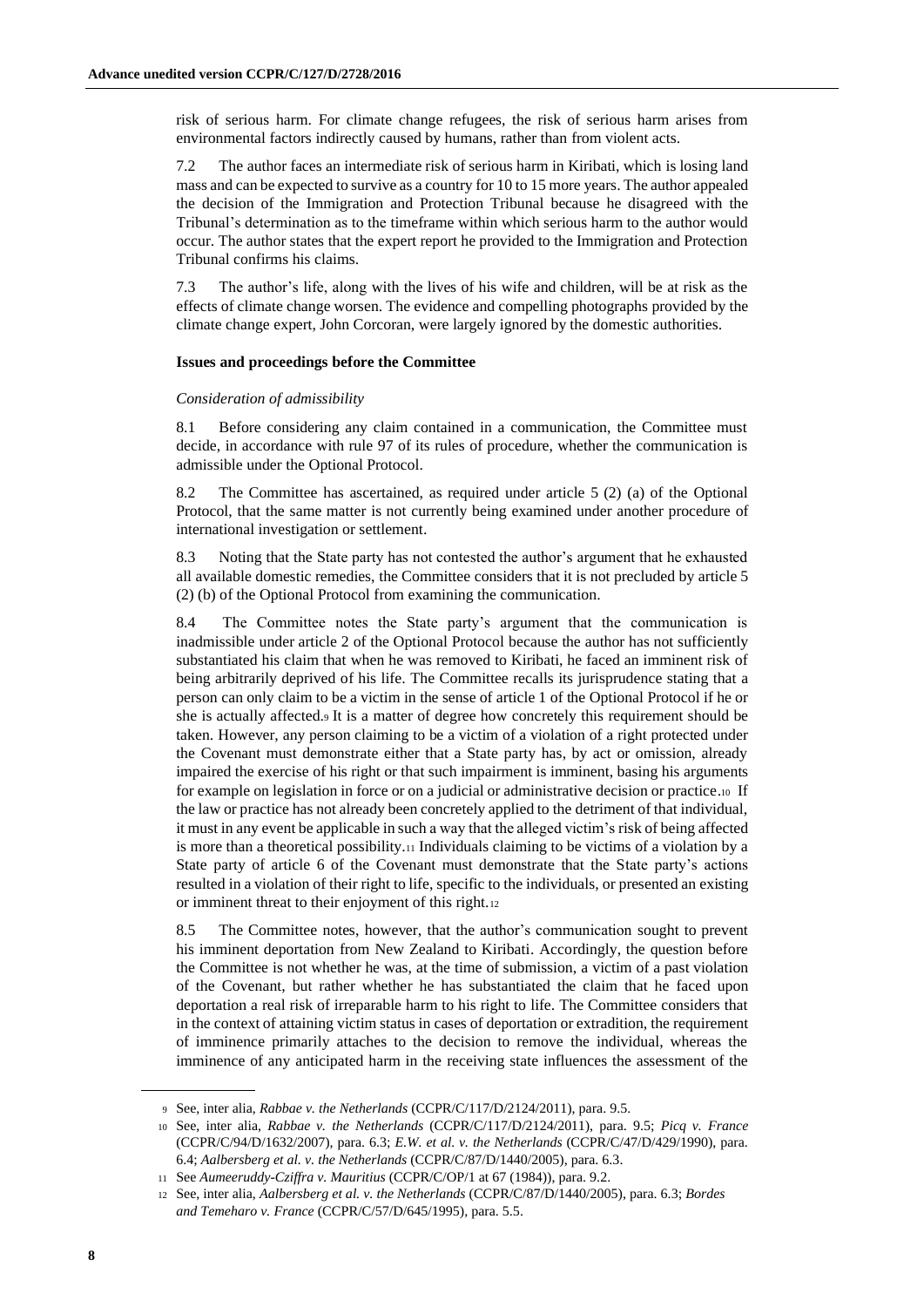real risk faced by the individual. The Committee notes in this connection that the author's claims relating to conditions on Tarawa at the time of his removal do not concern a hypothetical future harm, but a real predicament caused by lack of potable water and employment possibilities, and a threat of serious violence caused by land disputes.

8.6 Based on the information the author presented to the domestic authorities and in his communication, the Committee considers that the author sufficiently demonstrated, for the purpose of admissibility, that due to the impact of climate change and associated sea level rise on the habitability of the Republic of Kiribati and on the security situation in the islands, he faced as a result of the State party's decision to remove him to the Republic of Kiribati a real risk of impairment to his right to life under article 6 of the Covenant. Accordingly, the Committee considers that articles 1 and 2 of the Optional Protocol do not constitute an obstacle to the admissibility of the communication. The Committee therefore proceeds to examine the communication on its merits.

#### *Consideration of the merits*

9.1 The Committee has considered the communication in the light of all the information made available to it by the parties, as provided for under article 5 (1) of the Optional Protocol.

9.2 The Committee notes the author's claim that by removing him to the Republic of Kiribati, the State party subjected him to a risk to his life in violation of article 6 of the Covenant, and that the State party's authorities did not properly assess the risk inherent in his removal.

9.3 The Committee recalls paragraph 12 of its general comment No. 31 (2004) on the nature of the general legal obligation imposed on States parties to the Covenant, in which it refers to the obligation of States parties not to extradite, deport, expel or otherwise remove a person from their territory when there are substantial grounds for believing that there is a real risk of irreparable harm such as that contemplated by articles 6 and 7 of the Covenant. The Committee has also indicated that the risk must be personal, that it cannot derive merely from the general conditions in the receiving State, except in the most extreme cases,<sup>13</sup> and that there is a high threshold for providing substantial grounds to establish that a real risk of irreparable harm exists. <sup>14</sup> The obligation not to extradite, deport or otherwise transfer pursuant to article 6 of the Covenant may be broader than the scope of the principle of *nonrefoulement* under international refugee law, since it may also require the protection of aliens not entitled to refugee status.<sup>15</sup> Thus, States parties must allow all asylum seekers claiming a real risk of a violation of their right to life in the State of origin access to refugee or other individualized or group status determination procedures that could offer them protection against *refoulement*. <sup>16</sup> Thus, all relevant facts and circumstances must be considered, including the general human rights situation in the author's country of origin. <sup>17</sup> The Committee recalls that it is generally for the organs of States parties to examine the facts and evidence of the case in order to determine whether such a risk exists, unless it can be established that this assessment was clearly arbitrary or amounted to a manifest error or a denial of justice.<sup>18</sup>

9.4 The Committee recalls that the right to life cannot be properly understood if it is interpreted in a restrictive manner, and that the protection of that right requires States parties to adopt positive measures. The Committee also recalls its general comment No. 36, in which it established that the right to life also includes the right of individuals to enjoy a life with dignity and to be free from acts or omissions that would cause their unnatural or premature

<sup>13</sup> General comment No. 36 (2018) on article 6 of the Covenant on the right to life (CCPR/C/GC/36), para. 30.

<sup>14</sup> See, inter alia, *B.D.K. v. Canada* (CCPR/C/125/D/3041/2017), para. 7.3; and *K v. Denmark* (CCPR/C/114/D/2393/2014), para. 7.3.

<sup>15</sup> General comment No. 36 (CCPR/C/GC/36), para. 31.

<sup>16</sup> General comment No. 36 (CCPR/C/GC/36), para. 31.

<sup>17</sup> See, inter alia, *X v. Sweden* (CCPR/C/103/D/1833/2008), para. 5.18.

<sup>18</sup> See, inter alia, *M.M. v. Denmark* (CCPR/C/125/D/2345/2014), para. 8.4; *B.D.K. v. Canada* (CCPR/C/125/D/3041/2017), para. 7.3; see also Human Rights Committee, General Comment No. 32, Article 14: Right to equality before courts and tribunals and to a fair trial (CCPR/C/GC/32) (2007).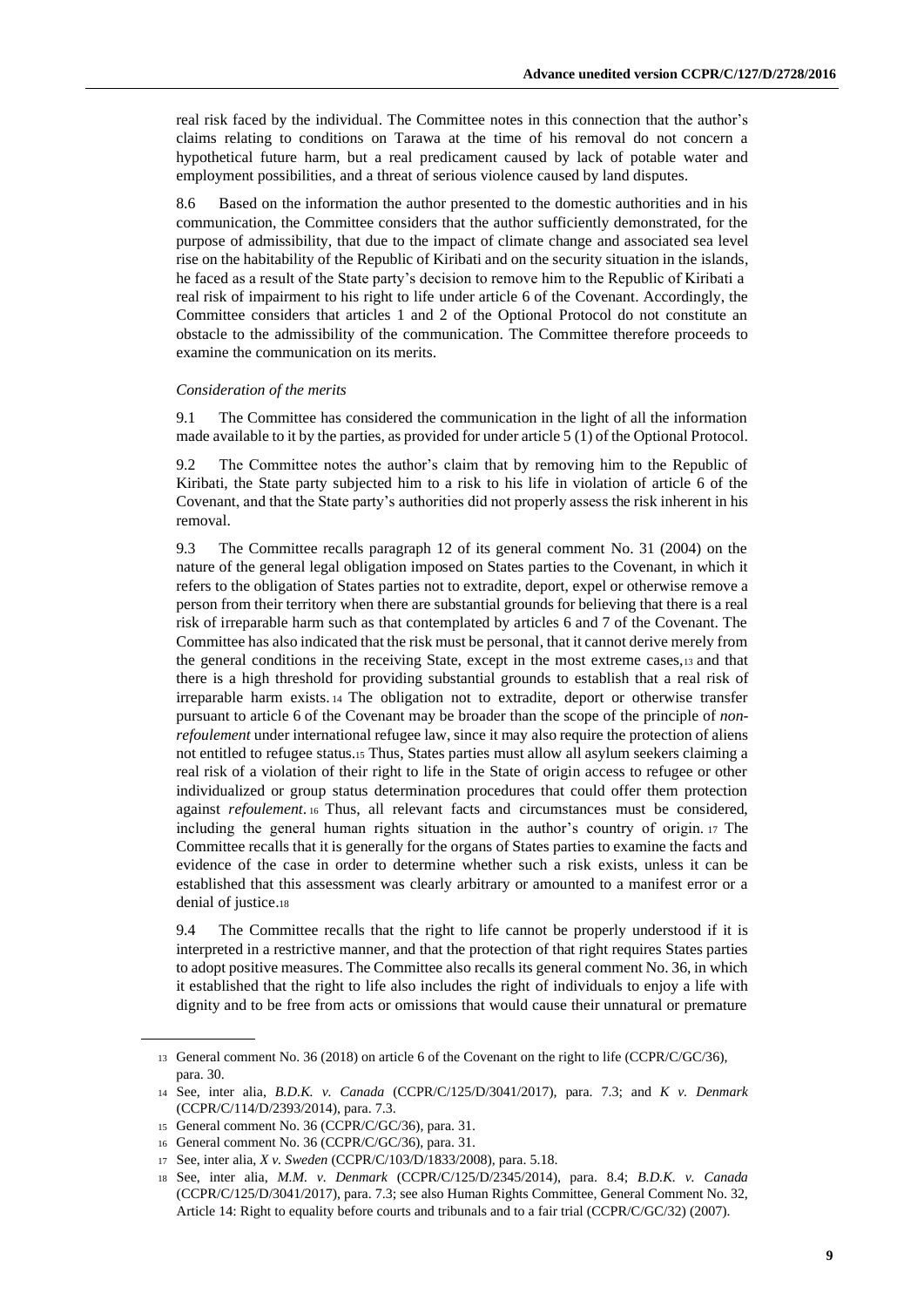death.<sup>19</sup> The Committee further recalls that the obligation of States parties to respect and ensure the right to life extends to reasonably foreseeable threats and life-threatening situations that can result in loss of life.<sup>20</sup> States parties may be in violation of article 6 of the Covenant even if such threats and situations do not result in the loss of life.<sup>21</sup> Furthermore, the Committee recalls that environmental degradation, climate change and unsustainable development constitute some of the most pressing and serious threats to the ability of present and future generations to enjoy the right to life.<sup>22</sup>

9.5 The Committee also observes that it, in addition to regional human rights tribunals, have established that environmental degradation can compromise effective enjoyment of the right to life,<sup>23</sup> and that severe environmental degradation can adversely affect an individual's well-being and lead to a violation of the right to life.<sup>24</sup>

9.6 In the present case, the Committee recalls that it must assess whether there was clear arbitrariness, error or injustice in the evaluation by the State party's authorities of the author's claim that when he was removed to the Republic of Kiribati he faced a real risk of a threat to his right to life under article 6 of the Covenant. The Committee observes that the State party thoroughly considered and accepted the author's statements and evidence as credible, and that it examined his claim for protection separately under both the Refugee Convention and the Covenant. The Committee notes that in their decisions, the Immigration and Protection Tribunal and the Supreme Court both allowed for the possibility that the effects of climate change or other natural disasters could provide a basis for protection. Although the Immigration and Protection Tribunal found the author to be entirely credible, and accepted the evidence he presented, the Tribunal considered that the evidence the author provided did not establish that he faced a risk of an imminent, or likely, risk of arbitrary deprivation of life upon return to Kiribati. In particular, the Tribunal found that there was no evidence that: (a) the author had been in any land dispute in the past, or faced a real chance of being physically harmed in such a dispute in the future; (b) he would be unable to find land to provide accommodation for himself and his family; (c) he would be unable to grow food or access potable water; (d) he would face life-threatening environmental conditions; (e) his situation was materially different from that of every other resident of Kiribati; or (f) the Government of Kiribati had failed to take programmatic steps to provide for the basic necessities of life, in order to meet its positive obligation to fulfill the author's right to life. The Tribunal observed that the Government of Kiribati had taken steps to address the effects of climate change, according to the 2007 National Adaptation Programme of Action submitted by Kiribati under the United Nations Framework Convention on Climate Change.

9.7 In assessing whether the State party's authorities provided the author with an adequate and individualized assessment of the risk of a threat to his right to life, the Committee first notes the author's claim that the increasing scarcity of habitable land on Tarawa has led to violent land disputes that have produced fatalities. In this connection, the Committee

<sup>19</sup> General comment No. 36 (CCPR/C/GC/36), para. 3; see *Portillo Cáceres et al. v. Paraguay* (CCPR/C/126/D/2751/2016), para. 7.3.

<sup>20</sup> See *Toussaint v. Canada* (CCPR/C/123/D/2348/2014), para. 11.3; *Portillo Cáceres et al. v. Paraguay* (CCPR/C/126/D/2751/2016), para. 7.5.

<sup>21</sup> See, inter alia, *Portillo Cáceres et al. v. Paraguay* (CCPR/C/126/D/2751/2016), para. 7.3.

<sup>22</sup> General comment No. 36 (CCPR/C/GC/36), para. 62.

<sup>23</sup> *Portillo Cáceres et al. v. Paraguay* (CCPR/C/126/D/2751/2016), para. 7.4 ; Inter-American Court of Human Rights, *Advisory opinion OC-23/17* of 15 November 2017 on the environment and human rights, series A, No. 23, para. 47; *Kawas Fernández v. Honduras*, judgment of 3 April 2009, series C, No. 196, para. 148. See also African Commission on Human and People's Rights, general comment No. 3 on the African Charter on Human and Peoples' Rights: The Right to Life (article 4), para. 3 (States' responsibilities to protect life "extend to preventive steps to preserve and protect the natural environment, and humanitarian responses to natural disasters, famines, outbreaks of infectious diseases, or other emergencies.") See also European Court of Human Rights, application Nos. 54414/13 and 54264/15, *Cordella and Others v. Italy*, judgment of 24 January 2019, para. 157 (serious environmental harm may affect individuals' well-being and deprive them of the enjoyment of their domicile, so as to compromise their right to private life).

<sup>24</sup> See European Court of Human Rights, *M. Özel and others v. Turkey*, judgment of 17 November 2015, paras. 170, 171 and 200; *Budayeva and others v. Russia*, judgment of 20 March 2008, paras. 128–130, 133 and 159; *Öneryildiz v. Turkey*, judgment of 30 November 2004, paras. 71, 89, 90 and 118.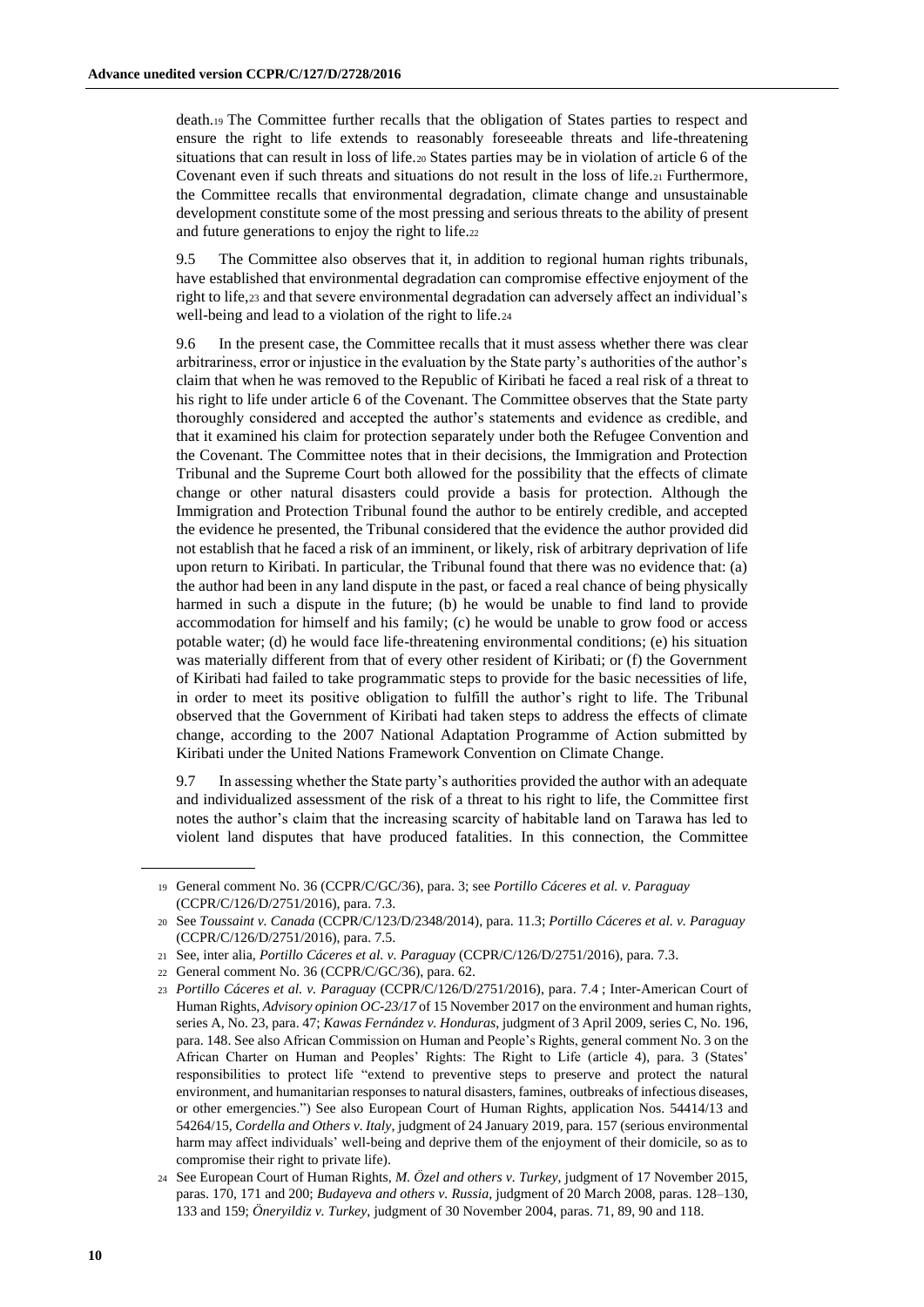considers that a general situation of violence is only of sufficient intensity to create a real risk of irreparable harm under articles 6 or 7 of the Covenant in the most extreme cases, where there is a real risk of harm simply by virtue of an individual being exposed to such violence on return,<sup>25</sup> or where the individual in question is in a particularly vulnerable situation.<sup>26</sup> In assessing the author's circumstances, the Committee notes the absence of a situation of general conflict in the Republic of Kiribati. It observes that the author refers to sporadic incidents of violence between land claimants that have led to an unspecified number of casualties, and notes the author's statement before the domestic authorities that he had never been involved in such a land dispute. The Committee also notes the Tribunal's statement that the author appeared to accept that he was alleging not a risk of harm specific to him, but rather a general risk faced by all individuals in Kiribati. The Committee further notes the absence of information from the author about whether protection from the State would suffice to address the risk of harm from non-state actors who engage in acts of violence during land disputes. While the Committee does not dispute the evidence proffered by the author, it considers that the author has not demonstrated clear arbitrariness or error in the domestic authorities' assessment as to whether he faced a real, personal and reasonably foreseeable risk of a threat to his right to life as a result of violent acts resulting from overcrowding or private land disputes in Kiribati.

9.8 The Committee also notes the author's claims before the domestic authorities that he would be seriously harmed by the lack of access to potable water on Tarawa, as fresh water lenses had been depleted due to saltwater contamination produced by sea level rise. In this regard, the Committee notes that according to the report and testimony of the climate change researcher John Corcoran, 60 per cent of the residents of South Tarawa obtained fresh water from rationed supplies provided by the public utilities board. The Committee notes the findings of the domestic authorities that there was no evidence that the author would lack access to potable water in the Republic of Kiribati. While recognizing the hardship that may be caused by water rationing, the Committee notes that the author has not provided sufficient information indicating that the supply of fresh water is inaccessible, insufficient or unsafe so as to produce a reasonably foreseeable threat of a health risk that would impair his right to enjoy a life with dignity or cause his unnatural or premature death.

9.9 The Committee further notes the author's claim before the domestic authorities that his right to life had been violated because he had been deprived of his means of subsistence, as his crops had been destroyed due to salt deposits on the ground. The Committee observes the finding of the domestic authorities that, while the author stated that it was difficult to grow crops, it was not impossible. The Committee recognizes that in certain places, the lack of alternatives to subsistence livelihoods may place individuals at a heightened risk of vulnerability to the adverse effects of climate change. However, the Committee notes the lack of information provided by the author on alternative sources of employment and on the availability of financial assistance to meet basic humanitarian needs in the Republic of Kiribati. The Committee further notes the Tribunal's observation that most nutritious crops remained available in the Republic of Kiribati. The information made available to the Committee does not indicate that when the author's removal occurred, there was a real and reasonably foreseeable risk that he would be exposed to a situation of indigence, deprivation of food, and extreme precarity that could threaten his right to life, including his right to a life with dignity. The Committee therefore considers that the author has not established that the assessment of the domestic authorities was clearly arbitrary or erroneous in this regard, or amounted to a denial of justice.

9.10 Finally, the Committee notes the author's assertion that he faces a risk to his right to life because of overpopulation and frequent and increasingly intense flooding and breaches of sea walls. The Committee also notes the author's argument that the State party's courts erred in determining the timeframe within which serious harm to the author would occur in the Republic of Kiribati, and did not give sufficient weight to the expert testimony of the climate change researcher. The Committee notes that in his comments submitted in 2016, the

<sup>25</sup> Cf., European Court of Human Rights, *Sufi and Elmi v. United Kingdom*, application Nos. 8319/07 and 11449/07, judgment of 28 June 2011, paras. 218, 241.

<sup>26</sup> See *Jasin v. Denmark* (CCPR/C/114/D/2360/2014), paras. 8.8, 8.9; *Warsame v. Canada* (CCPR/C/102/D/1959/2010), para. 8.3.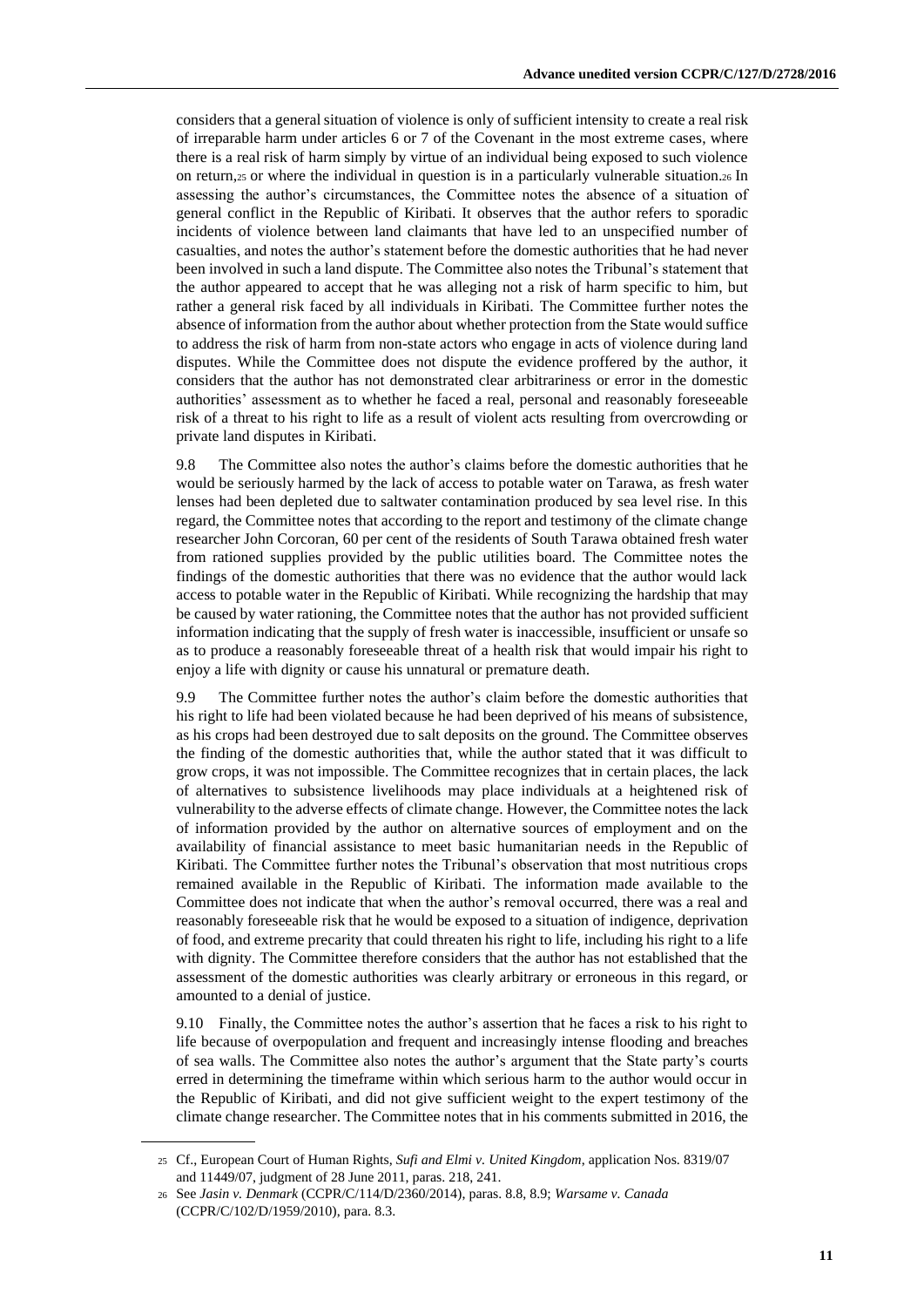author asserted that the Republic of Kiribati would become uninhabitable within 10 to 15 years.

9.11 The Committee takes note of the observation of the Immigration and Protection Tribunal that climate change-induced harm can occur through sudden-onset events and slowonset processes. Reports indicate that sudden-onset events are discrete occurrences that have an immediate and obvious impact over a period of hours or days, while slow-onset effects may have a gradual, adverse impact on livelihoods and resources over a period of months to years. Both sudden-onset events (such as intense storms and flooding) and slow-onset processes (such as sea level rise, salinization, and land degradation) can propel cross-border movement of individuals seeking protection from climate change-related harm. <sup>27</sup> The Committee is of the view that without robust national and international efforts, the effects of climate change in receiving states may expose individuals to a violation of their rights under articles 6 or 7 of the Covenant, thereby triggering the *non-refoulement* obligations of sending states.Furthermore, given that the risk of an entire country becoming submerged under water is such an extreme risk, the conditions of life in such a country may become incompatible with the right to life with dignity before the risk is realized.

9.12 In the present case, the Committee accepts the author's claim that sea level rise is likely to render the Republic of Kiribati uninhabitable. However, it notes that the timeframe of 10 to 15 years, as suggested by the author, could allow for intervening acts by the Republic of Kiribati, with the assistance of the international community, to take affirmative measures to protect and, where necessary, relocate its population. The Committee notes that the State party's authorities thoroughly examined this issue and found that the Republic of Kiribati was taking adaptive measures to reduce existing vulnerabilities and build resilience to climate change-related harms. Based on the information made available to it, the Committee is not in a position to conclude that the assessment of the domestic authorities that the measures by taken by the Republic of Kiribati would suffice to protect the author's right to life under article 6 of the Covenant was clearly arbitrary or erroneous in this regard, or amounted to a denial of justice.

9.13 In the light of these findings, the Committee considers that the State party's courts provided the author with an individualized assessment of his need for protection and took note of all of the elements provided by the author when evaluating the risk he faced when the State party removed him to the Republic of Kiribati in 2015, including the prevailing conditions in Kiribati, the foreseen risks to the author and the other inhabitants of the islands, the time left for the Kiribati authorities and the international community to intervene and the efforts already underway to address the very serious situation of the islands. The Committee considers that while the author disagrees with the factual conclusions of the State party, the information made available to it does not demonstrate that the conduct of the judicial proceedings in the author's case was clearly arbitrary or amounted to a manifest error or denial of justice, or that the courts otherwise violated their obligation of independence and impartiality.

9.14 Without prejudice to the continuing responsibility of the State party to take into account in future deportation cases the situation at the time in the Republic of Kiribati and new and updated data on the effects of climate change and rising sea-levels thereupon, the Committee is not in a position to hold that the author's rights under article 6 of the Covenant were violated upon his deportation to the Republic of Kiribati in 2015.

10. The Human Rights Committee, acting under article 5 (4) of the Optional Protocol, is of the view that the facts before it do not permit it to conclude that the author's removal to the Republic of Kiribati violated his rights under article 6 (1) of the Covenant.

<sup>27</sup> See Global Compact for Safe, Orderly and Regular Migration (A/RES/73/195), para. 18 (h), (i), (l).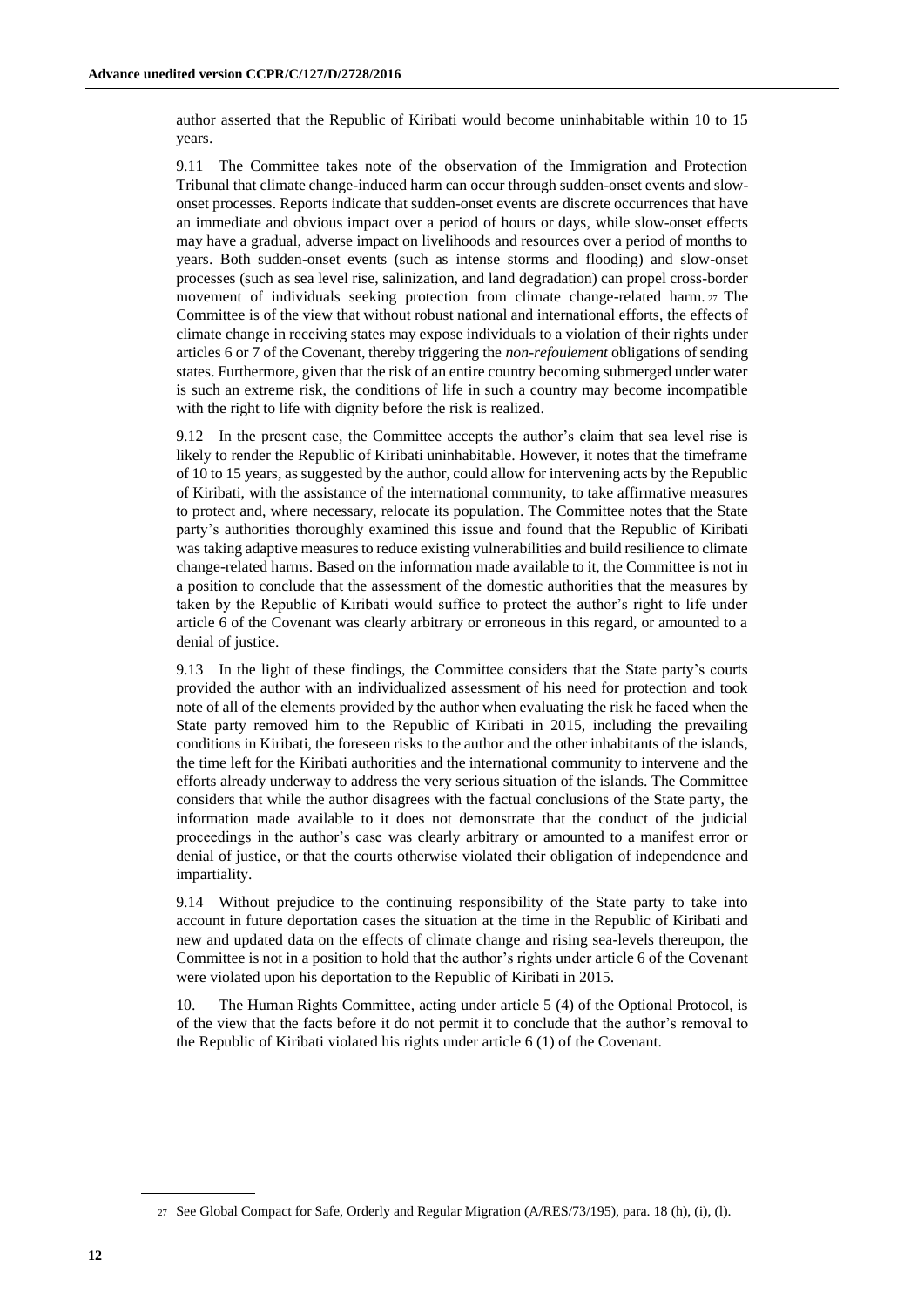## **Annex 1**

### **Individual opinion of Committee member Vasilka Sancin (dissenting)**

1. I regret that I cannot join the majority in finding that the Committee is not in a position to conclude that the State Party's assessment that the measures taken by the Republic of Kiribati would suffice to protect the author's right to life under article 6 of the Covenant was clearly arbitrary or manifestly erroneous, or amounted to a denial of justice (paras. 9.12 and 9.13), particularly since, in my opinion, the State Party failed to present evidence of proper assessment of author's and his dependent children's access to safe drinking water in Kiribati.

2. The author argued, among others, that by removing him and his family to Kiribati, New Zealand violated Article 6(1) of the Covenant, because they have no access to safe drinking water, which poses an imminent threat to their lives. Evidence, uncontested by the State Party, can be found in paras. 2.4, 2.6 and 5 of the views.

3. The State Party to the contrary concluded that there is no evidence to support author's contention that he was unable to obtain potable water and that there is no evidence that he had no access to potable water (para. 2.8). My concern arises from the fact that the notion of 'potable water' should not be equated with 'safe drinking water'. Water can be designated as potable, while containing microorganisms dangerous for health, particularly for children (all three of the author's dependent children were born in New Zealand and were thus never exposed to water conditions in Kiribati).

4. The Committee (para. 9.6) repeats the State Party's argument that although the Tribunal found the author to be entirely credible, and accepted the presented evidence, it considered as unestablished that he faced a risk of an imminent, or likely, risk of arbitrary deprivation of life upon return to Kiribati. In particular, the Tribunal found that there was no evidence that:  $\dots$  (c) he would be unable to grow food or access potable water;  $\dots$  or (f) the Government of Kiribati had failed to take programmatic steps to provide for the basic necessities of life, in order to meet its positive obligation to fulfill the author's right to life. These conclusions were based on the fact that the Government of Kiribati had taken steps to address the effects of climate change, according to the 2007 National Adaptation Programme of Action. In para. 9.8, the Committee, while recognizing the hardship that may be caused by water rationing, concludes that the author has not provided sufficient information indicating that the supply of fresh water is inaccessible, insufficient or unsafe so as to produce a reasonably foreseeable threat of a health risk that would impair his right to enjoy a life with dignity or cause his unnatural or premature death.

5. However, expert reports, inter alia, the United Nations Special Rapporteur on the human right to safe drinking water and sanitation, Ms. Catarina de Albuquerque, after her mission to Kiribati from 25 July 20121, warned that in Kiribati, the National Development Strategy 2003-2007 and the National Development Plan 2008-2011 contain policies and goals of direct relevance to the water, but that the 2008 National Water Resources Policy and a 2010 National Sanitation Policy's priorities set for the first 3 years have yet to be implemented. In these circumstances, it is my opinion that it falls on the State Party, not the author, to demonstrate that the author and his family would in fact enjoy access to safe drinking (or even potable) water in Kiribati, to comply with its positive duty to protect life from risks arising from known natural hazards.

6. Considering all of the above, I am not persuaded that the author's claim concerning the lack of access to safe drinking water is not substantiated for finding that the State Party's assessment of author's and his family situation was clearly arbitrary or manifestly erroneous. This is why, in the circumstances of the present case, I disagree with the Committee's

<sup>1</sup> <https://newsarchive.ohchr.org/en/NewsEvents/Pages/DisplayNews.aspx?NewsID=12389&LangID=E> (accessed 12 December 2019).

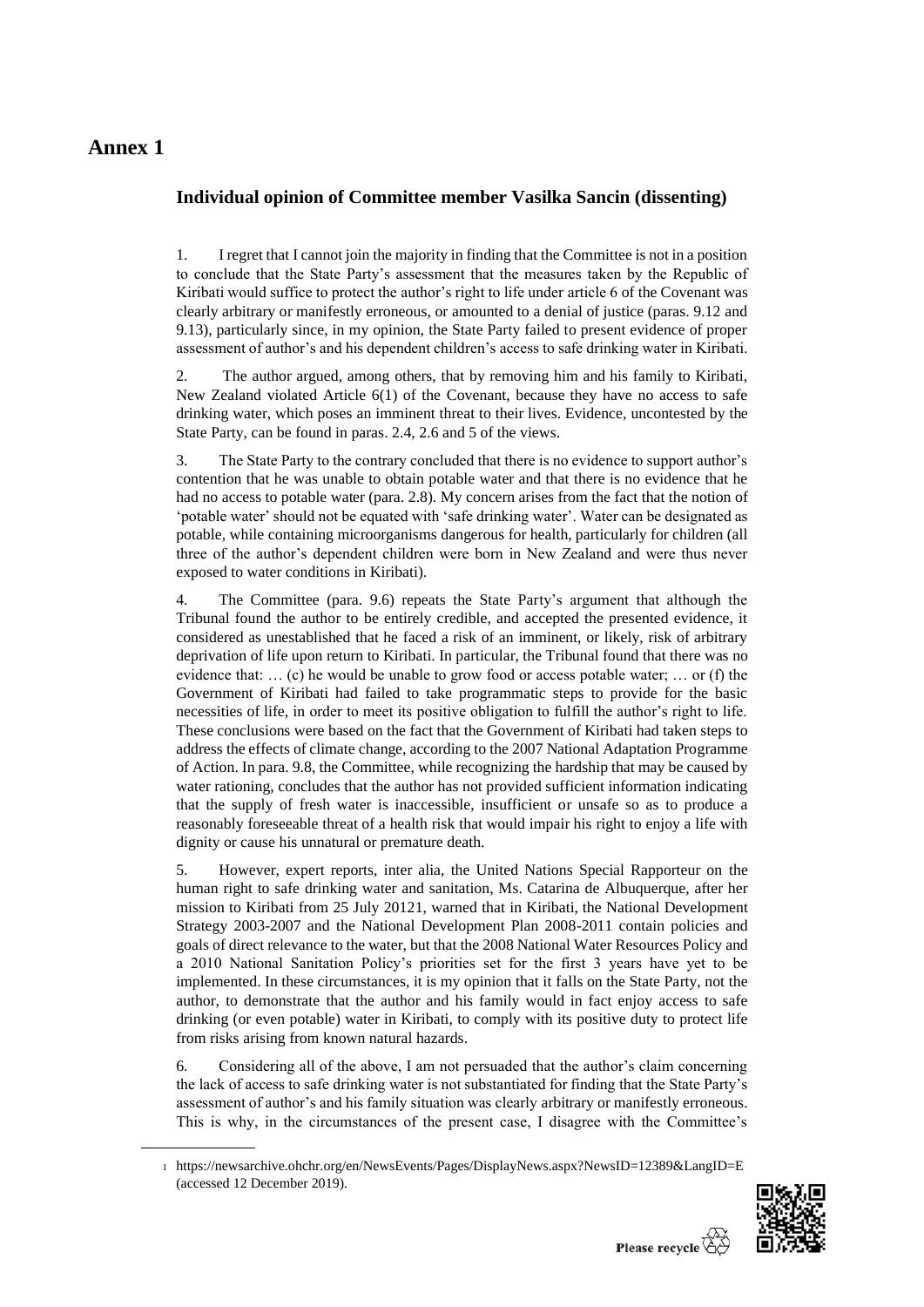conclusion that the facts before it do not permit it to conclude that the author's removal to Kiribati violated his rights under article  $6(1)$  of the Covenant.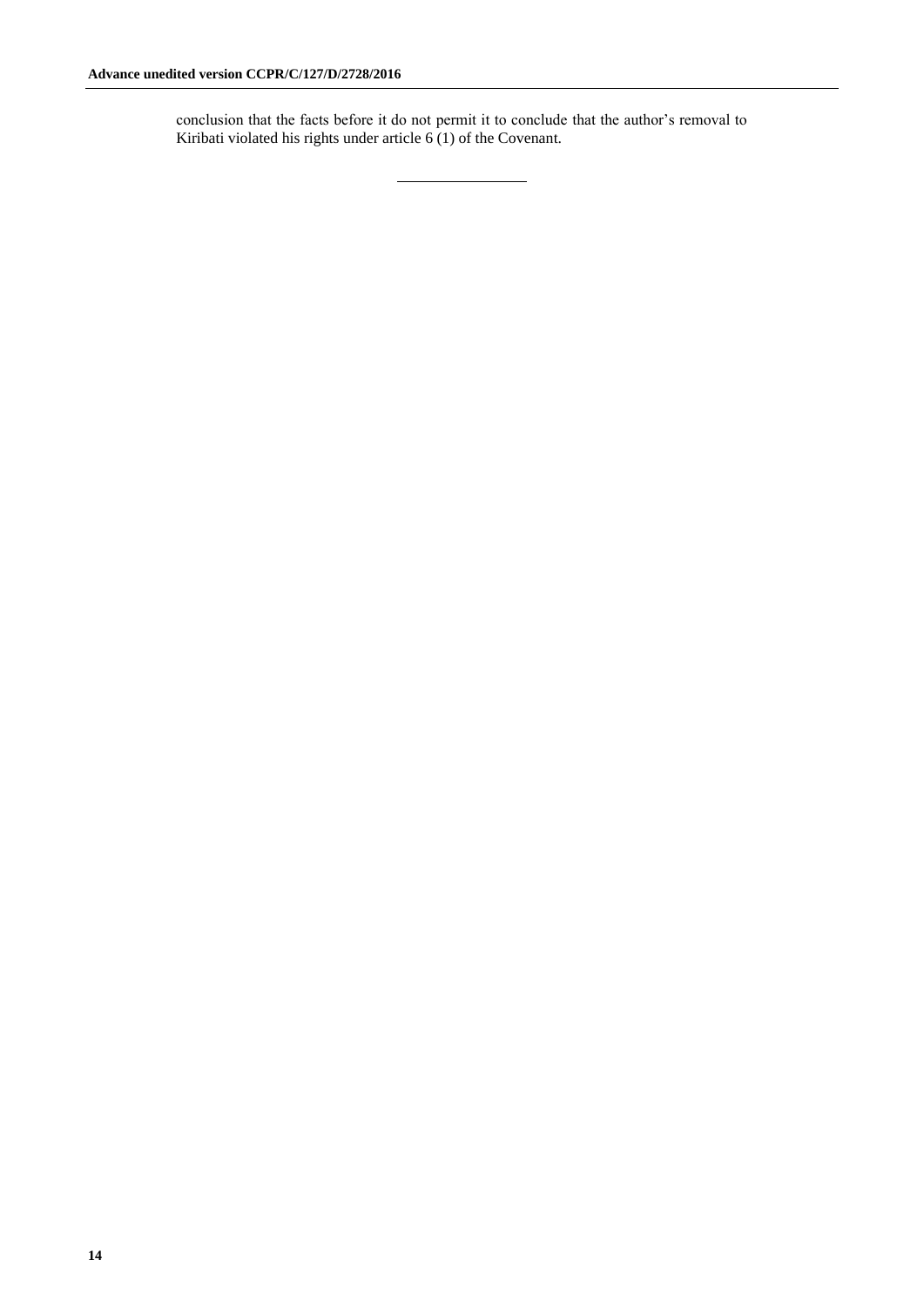### **Annex 2**

### **Individual opinion of Committee member Duncan Laki Muhumuza (dissenting)**

1. Upon carefully examining the facts of the instant communication, I am of the considered view that the author presents a case that reveals a violation and consequently, it should be admissible. The facts before the Committee re-emphasise the need to employ a human-sensitive approach to human rights issues. Accordingly, I disagree with the position reached by the rest of the Committee. The State Party placed an unreasonable burden of proof on the author to establish the real risk and danger of arbitrary deprivation of life – within the scope of Article 6 of the Covenant. The conditions of life laid out by the author – resulting from climate change in the Republic of Kiribati, are significantly grave, and pose a real, personal and reasonably foreseeable risk of a threat to his life under Article 6(1) of the Convention. Moreover, the Committee needs to handle critical and significantly irreversible issues of climate change, with the approach that seeks to uphold the sanctity of human life.

2. The author presents the evidence, which is not disputed by neither the State Party, nor the rest of the Committee, that sea level rise in Kiribati has resulted in: the scarcity of habitable space causing life endangering violent land disputes; severe environmental degradation resulting in contamination of water supply, and the destruction of food crops; yet the author's family relied largely on subsistence agriculture and fishing. Since removal to Kiribati, the author and his family have been unable to grow crops. Furthermore, the land in Tarawa (the home village of the author and his family) has reportedly gotten significantly flooded; with land being submerged up-to knee deep in king tides. Moreover, beyond stories of children getting diarrhoea and dying because of the poor quality of drinking water, the author and his family on return to Kiribati, have had bad health issues – with one of his children suffering from a serious case of blood poisoning, causing boils all over the body.

3. Whereas the risk to a person expelled or otherwise removed, must be personal – not deriving from general conditions, except in extreme cases, the threshold should not be too high and unreasonable. Even as the jurisprudence of the Committee emphasises a high threshold for providing substantial grounds to establish that a real risk of irreparable harm exists; it has been critical to consider all relevant facts and circumstances, including the general human rights situation in the author's country of origin.<sup>2</sup> As a necessary corollary to the high threshold, the Committee has been careful to counterbalance a potentially unreachable standard, with the need to consider all relevant facts and circumstances, which comprise *among other conditions* – the grave situation in the author's country.

4. It is the Committee's position that the right to life includes the right of individuals to enjoy a life with dignity, free from acts or omissions that are expected to cause unnatural or premature death.<sup>3</sup> It is also the Committee's position that environmental degradation and climate change constitute extremely serious threats to the ability of both present and future generations to enjoy the right to life.<sup>4</sup> In recognition of this reality, States have been obligated to preserve the environment and protect it against harm, pollution and climate change.<sup>5</sup>

5. In my view, the author faces a real, personal and reasonably foreseeable risk of a threat to his right to life as a result of the conditions in Kiribati. The considerable difficulty in accessing fresh water because of the environmental conditions, should be enough to reach the threshold of risk, without being a complete lack of fresh water. There is evident significant difficulty to grow crops. Moreover, even if deaths are not occurring with regularity on account of the conditions (as articulated by the Tribunal), it should not mean

<sup>2</sup> B.D.K. v. Canada (CCPR/C/125/D/3041/2017), para. 7.3; K. v. Denmark (CCPR/C/114/D/2393/2014), para. 7.3.

<sup>3</sup> General Comment No. 36 (CCPR/C/GC/36), para. 3.

<sup>4</sup> General Comment No. 36 (CCPR/C/GC/36), para. 62. <sup>5</sup> Ibid.